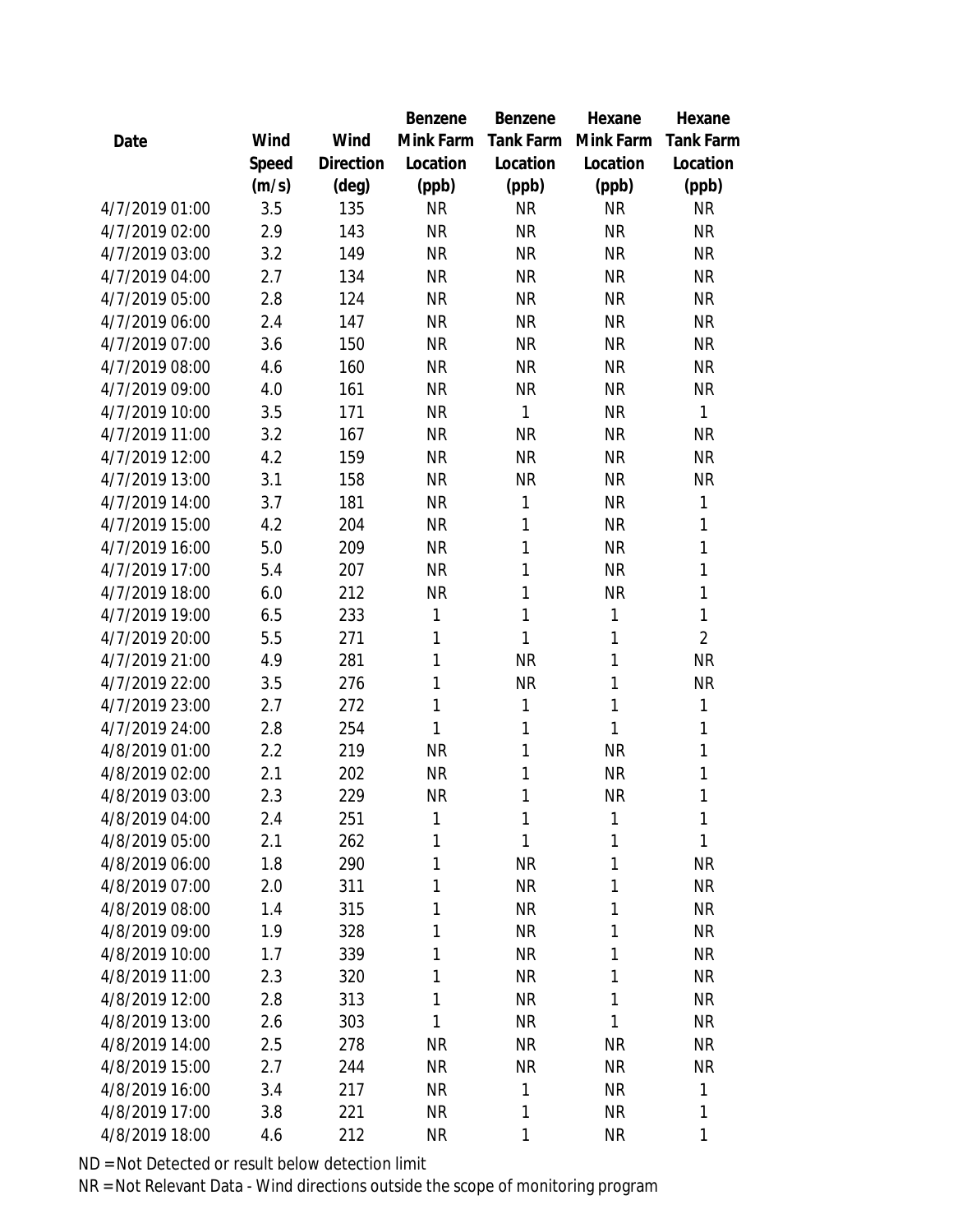|                 |       |           | Benzene   | Benzene   | Hexane    | Hexane           |
|-----------------|-------|-----------|-----------|-----------|-----------|------------------|
| Date            | Wind  | Wind      | Mink Farm | Tank Farm | Mink Farm | <b>Tank Farm</b> |
|                 | Speed | Direction | Location  | Location  | Location  | Location         |
|                 | (m/s) | (deg)     | (ppb)     | (ppb)     | (ppb)     | (ppb)            |
| 4/8/2019 19:00  | 4.8   | 216       | <b>NR</b> | 1         | <b>NR</b> | 1                |
| 4/8/2019 20:00  | 3.9   | 208       | <b>NR</b> | 1         | <b>NR</b> | 1                |
| 4/8/2019 21:00  | 4.2   | 208       | <b>NR</b> | 1         | <b>NR</b> | 1                |
| 4/8/2019 22:00  | 4.6   | 211       | <b>NR</b> | 1         | <b>NR</b> | 1                |
| 4/8/2019 23:00  | 5.1   | 221       | <b>NR</b> | 1         | <b>NR</b> | 1                |
| 4/8/2019 24:00  | 4.4   | 271       | 1         | 1         | 1         | 1                |
| 4/9/2019 01:00  | 4.5   | 308       | 1         | <b>NR</b> | 1         | <b>NR</b>        |
| 4/9/2019 02:00  | 4.0   | 346       | 1         | <b>NR</b> | 1         | <b>NR</b>        |
| 4/9/2019 03:00  | 3.7   | 356       | 1         | <b>NR</b> | 1         | <b>NR</b>        |
| 4/9/2019 04:00  | 2.7   | 355       | 1         | <b>NR</b> | 1         | <b>NR</b>        |
| 4/9/2019 05:00  | 2.3   | 350       | 1         | <b>NR</b> | 1         | <b>NR</b>        |
| 4/9/2019 06:00  | 1.8   | 353       | 1         | <b>NR</b> | 1         | <b>NR</b>        |
| 4/9/2019 07:00  | 1.8   | 305       | <b>NR</b> | <b>NR</b> | <b>NR</b> | <b>NR</b>        |
| 4/9/2019 08:00  | 1.2   | 334       | 1         | <b>NR</b> | 1         | <b>NR</b>        |
| 4/9/2019 09:00  | 2.7   | 328       | 1         | <b>NR</b> | 1         | <b>NR</b>        |
| 4/9/2019 10:00  | 2.8   | 281       | 1         | <b>NR</b> | 1         | <b>NR</b>        |
| 4/9/2019 11:00  | 3.0   | 281       | 1         | <b>NR</b> | 1         | <b>NR</b>        |
| 4/9/2019 12:00  | 4.5   | 325       | 1         | <b>NR</b> | 1         | <b>NR</b>        |
| 4/9/2019 13:00  | 4.7   | 314       | 1         | <b>NR</b> | 1         | <b>NR</b>        |
| 4/9/2019 14:00  | 4.7   | 312       | 1         | <b>NR</b> | 1         | ΝR               |
| 4/9/2019 15:00  | 4.7   | 309       | 1         | <b>NR</b> | 1         | <b>NR</b>        |
| 4/9/2019 16:00  | 4.9   | 303       | 1         | <b>NR</b> | 1         | <b>NR</b>        |
| 4/9/2019 17:00  | 5.7   | 292       | 1         | <b>NR</b> | 1         | <b>NR</b>        |
| 4/9/2019 18:00  | 5.7   | 286       | 1         | <b>NR</b> | 1         | <b>NR</b>        |
| 4/9/2019 19:00  | 5.6   | 290       | 1         | <b>NR</b> | 1         | <b>NR</b>        |
| 4/9/2019 20:00  | 4.8   | 308       | 1         | <b>NR</b> | 1         | <b>NR</b>        |
| 4/9/2019 21:00  | 3.0   | 297       | 1         | <b>NR</b> | 1         | <b>NR</b>        |
| 4/9/2019 22:00  | 4.2   | 309       | 1         | <b>NR</b> | 1         | <b>NR</b>        |
| 4/9/2019 23:00  | 6.9   | 38        | 1         | <b>NR</b> | 1         | <b>NR</b>        |
| 4/9/2019 24:00  | 6.6   | 33        | 1         | <b>NR</b> | 1         | <b>NR</b>        |
| 4/10/2019 01:00 | 6.0   | 33        | 1         | <b>NR</b> | 1         | <b>NR</b>        |
| 4/10/2019 02:00 | 5.5   | 34        | 1         | <b>NR</b> | 1         | <b>NR</b>        |
| 4/10/2019 03:00 | 4.9   | 35        | 1         | <b>NR</b> | 1         | <b>NR</b>        |
| 4/10/2019 04:00 | 4.4   | 37        | 1         | <b>NR</b> | 1         | <b>NR</b>        |
| 4/10/2019 05:00 | 5.2   | 37        | 1         | <b>NR</b> | 1         | <b>NR</b>        |
| 4/10/2019 06:00 | 5.3   | 38        | 1         | <b>NR</b> | 1         | <b>NR</b>        |
| 4/10/2019 07:00 | 4.4   | 36        | 1         | <b>NR</b> | 1         | <b>NR</b>        |
| 4/10/2019 08:00 | 4.0   | 43        | <b>NR</b> | <b>NR</b> | <b>NR</b> | <b>NR</b>        |
| 4/10/2019 09:00 | 4.1   | 45        | <b>NR</b> | <b>NR</b> | <b>NR</b> | <b>NR</b>        |
| 4/10/2019 10:00 | 4.2   | 50        | <b>NR</b> | <b>NR</b> | <b>NR</b> | <b>NR</b>        |
| 4/10/2019 11:00 | 3.9   | 50        | <b>NR</b> | <b>NR</b> | <b>NR</b> | <b>NR</b>        |
| 4/10/2019 12:00 | 3.6   | 53        | <b>NR</b> | <b>NR</b> | <b>NR</b> | <b>NR</b>        |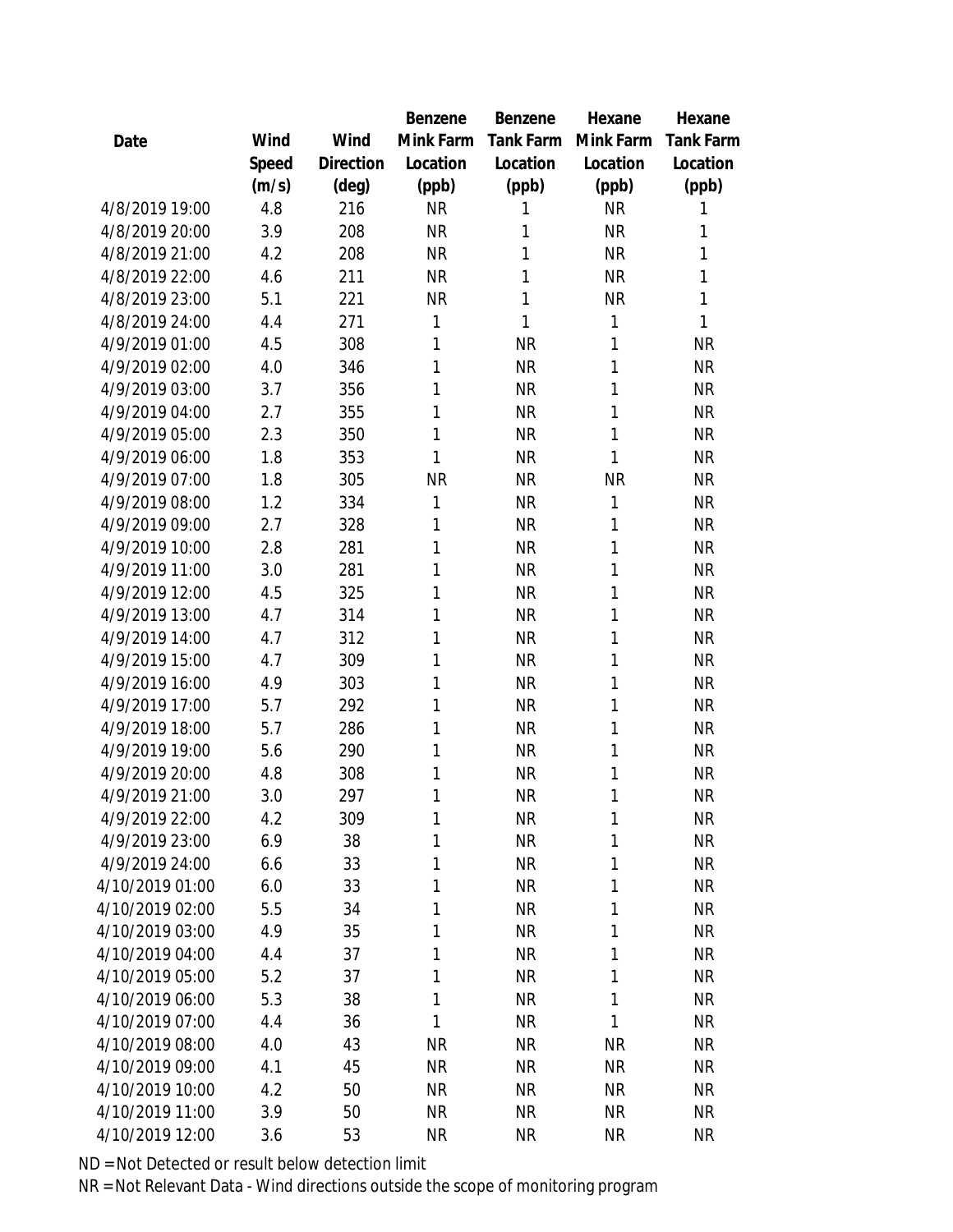|                 |       |                | Benzene      | Benzene   | Hexane       | Hexane           |
|-----------------|-------|----------------|--------------|-----------|--------------|------------------|
| Date            | Wind  | Wind           | Mink Farm    | Tank Farm | Mink Farm    | <b>Tank Farm</b> |
|                 | Speed | Direction      | Location     | Location  | Location     | Location         |
|                 | (m/s) | $(\text{deg})$ | (ppb)        | (ppb)     | (ppb)        | (ppb)            |
| 4/10/2019 13:00 | 3.2   | 67             | <b>NR</b>    | <b>NR</b> | <b>NR</b>    | <b>NR</b>        |
| 4/10/2019 14:00 | 4.0   | 51             | <b>NR</b>    | <b>NR</b> | <b>NR</b>    | <b>NR</b>        |
| 4/10/2019 15:00 | 4.7   | 60             | <b>NR</b>    | <b>NR</b> | <b>NR</b>    | <b>NR</b>        |
| 4/10/2019 16:00 | 4.2   | 74             | <b>NR</b>    | <b>NR</b> | <b>NR</b>    | <b>NR</b>        |
| 4/10/2019 17:00 | 4.8   | 56             | <b>NR</b>    | <b>NR</b> | <b>NR</b>    | <b>NR</b>        |
| 4/10/2019 18:00 | 5.2   | 61             | <b>NR</b>    | <b>NR</b> | <b>NR</b>    | <b>NR</b>        |
| 4/10/2019 19:00 | 4.9   | 68             | <b>NR</b>    | <b>NR</b> | <b>NR</b>    | <b>NR</b>        |
| 4/10/2019 20:00 | 5.1   | 70             | <b>NR</b>    | <b>NR</b> | <b>NR</b>    | <b>NR</b>        |
| 4/10/2019 21:00 | 5.4   | 71             | <b>NR</b>    | <b>NR</b> | <b>NR</b>    | <b>NR</b>        |
| 4/10/2019 22:00 | 5.9   | 75             | <b>NR</b>    | <b>NR</b> | <b>NR</b>    | <b>NR</b>        |
| 4/10/2019 23:00 | 6.2   | 75             | <b>NR</b>    | <b>NR</b> | <b>NR</b>    | <b>NR</b>        |
| 4/10/2019 24:00 | 6.2   | 72             | <b>NR</b>    | <b>NR</b> | <b>NR</b>    | <b>NR</b>        |
| 4/11/2019 01:00 | 6.0   | 75             | <b>NR</b>    | <b>NR</b> | <b>NR</b>    | <b>NR</b>        |
| 4/11/2019 02:00 | 5.8   | 77             | <b>NR</b>    | <b>NR</b> | <b>NR</b>    | <b>NR</b>        |
| 4/11/2019 03:00 | 5.2   | 79             | <b>NR</b>    | <b>NR</b> | <b>NR</b>    | <b>NR</b>        |
| 4/11/2019 04:00 | 5.8   | 84             | <b>NR</b>    | <b>NR</b> | <b>NR</b>    | <b>NR</b>        |
| 4/11/2019 05:00 | 5.1   | 80             | <b>NR</b>    | <b>NR</b> | <b>NR</b>    | <b>NR</b>        |
| 4/11/2019 06:00 | 4.6   | 74             | <b>NR</b>    | <b>NR</b> | <b>NR</b>    | <b>NR</b>        |
| 4/11/2019 07:00 | 5.5   | 79             | <b>NR</b>    | <b>NR</b> | <b>NR</b>    | <b>NR</b>        |
| 4/11/2019 08:00 | 5.7   | 82             | <b>NR</b>    | <b>NR</b> | <b>NR</b>    | <b>NR</b>        |
| 4/11/2019 09:00 | 5.9   | 85             | <b>NR</b>    | <b>NR</b> | <b>NR</b>    | <b>NR</b>        |
| 4/11/2019 10:00 | 5.0   | 79             | <b>NR</b>    | <b>NR</b> | <b>NR</b>    | <b>NR</b>        |
| 4/11/2019 11:00 | 4.7   | 85             | <b>NR</b>    | <b>NR</b> | <b>NR</b>    | <b>NR</b>        |
| 4/11/2019 12:00 | 4.4   | 81             | <b>NR</b>    | <b>NR</b> | <b>NR</b>    | <b>NR</b>        |
| 4/11/2019 13:00 | 4.3   | 66             | <b>NR</b>    | <b>NR</b> | <b>NR</b>    | <b>NR</b>        |
| 4/11/2019 14:00 | 4.4   | 65             | <b>NR</b>    | <b>NR</b> | <b>NR</b>    | <b>NR</b>        |
| 4/11/2019 15:00 | 4.0   | 76             | <b>NR</b>    | <b>NR</b> | <b>NR</b>    | <b>NR</b>        |
| 4/11/2019 16:00 | 3.9   | 91             | <b>NR</b>    | <b>NR</b> | <b>NR</b>    | <b>NR</b>        |
| 4/11/2019 17:00 | 3.8   | 91             | <b>NR</b>    | <b>NR</b> | <b>NR</b>    | <b>NR</b>        |
| 4/11/2019 18:00 | 2.8   | 84             | <b>NR</b>    | <b>NR</b> | <b>NR</b>    | <b>NR</b>        |
| 4/11/2019 19:00 | 3.1   | 69             | <b>NR</b>    | <b>NR</b> | <b>NR</b>    | <b>NR</b>        |
| 4/11/2019 20:00 | 4.4   | 99             | <b>NR</b>    | <b>NR</b> | <b>NR</b>    | <b>NR</b>        |
| 4/11/2019 21:00 | 4.2   | 132            | <b>NR</b>    | <b>NR</b> | <b>NR</b>    | NR               |
| 4/11/2019 22:00 | 3.4   | 24             | $\mathbf{1}$ | <b>NR</b> | $\mathbf{1}$ | <b>NR</b>        |
| 4/11/2019 23:00 | 3.1   | 85             | <b>NR</b>    | <b>NR</b> | <b>NR</b>    | NR.              |
| 4/11/2019 24:00 | 3.7   | 248            | <b>NR</b>    | <b>NR</b> | <b>NR</b>    | <b>NR</b>        |
| 4/12/2019 01:00 | 4.1   | 242            | 1            | 1         | $\mathbf{1}$ | 1                |
| 4/12/2019 02:00 | 3.8   | 216            | <b>NR</b>    | 1         | <b>NR</b>    | 1                |
| 4/12/2019 03:00 | 4.1   | 205            | <b>NR</b>    | 1         | <b>NR</b>    | 1                |
| 4/12/2019 04:00 | 5.6   | 255            | $\mathbf{1}$ | 1         | $\mathbf{1}$ | 1                |
| 4/12/2019 05:00 | 5.4   | 246            | 1            | 1         | $\mathbf{1}$ | 1                |
| 4/12/2019 06:00 | 6.2   | 218            | <b>NR</b>    | 1         | <b>NR</b>    | 1                |